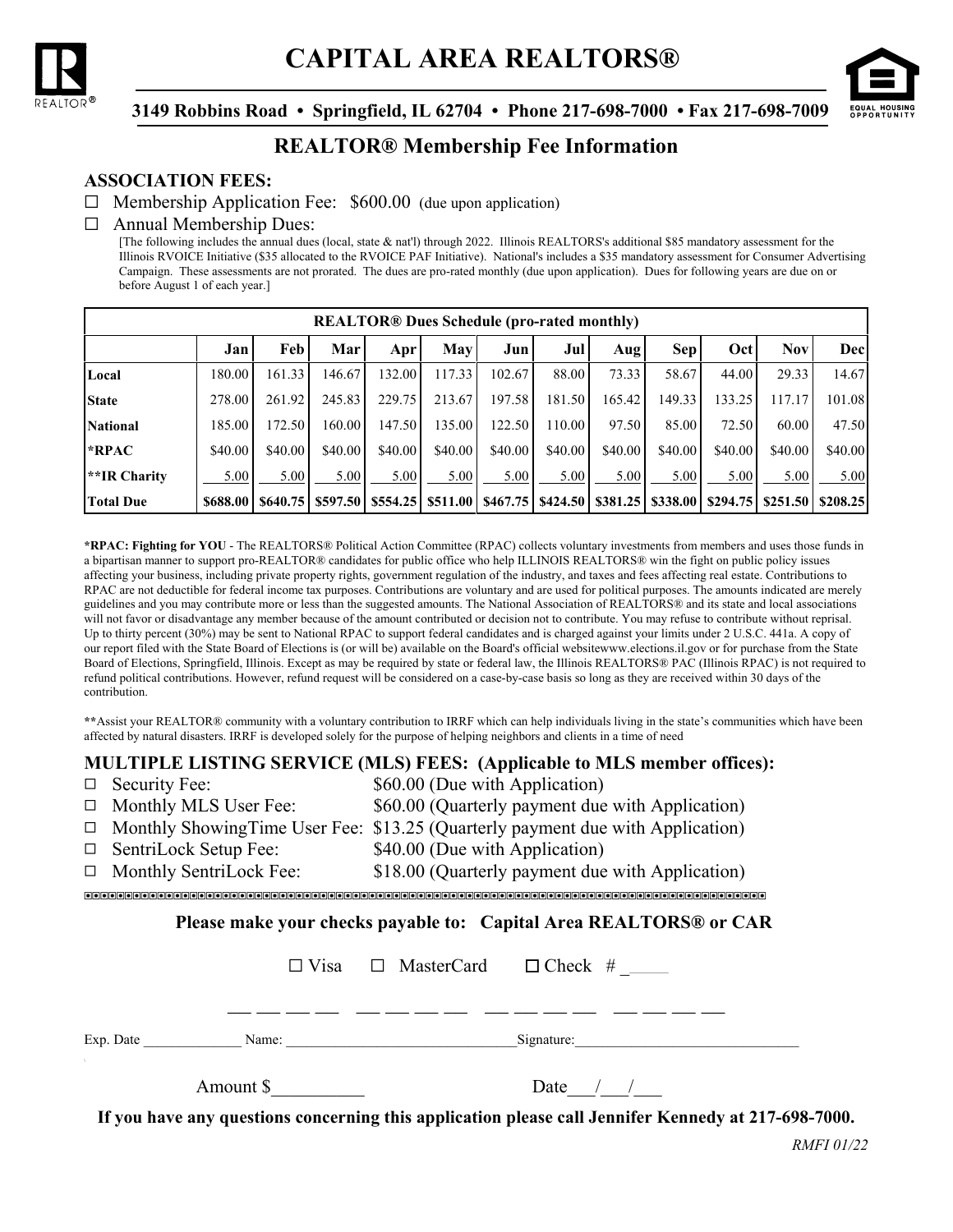



# 3149 Robbins Road • Springfield, IL 62704 • Phone 217-698-7000 • Fax 217-698-7009

## **Application for REALTOR® Membership**

I hereby apply for REALTOR® membership with the Capital Area REALTORS®. Enclosed is my NON-REFUNDABLE application fee of \$600.00. Also, enclosed is my prorated NON-REFUNDABLE annual membership dues of \$

### SECTION I

| Name of applicant                                                                |          |                                                             |        | $\frac{1}{2}$ Date of Birth                             |       |                                                                                                                              |  |  |  |  |
|----------------------------------------------------------------------------------|----------|-------------------------------------------------------------|--------|---------------------------------------------------------|-------|------------------------------------------------------------------------------------------------------------------------------|--|--|--|--|
|                                                                                  |          |                                                             |        |                                                         |       |                                                                                                                              |  |  |  |  |
| Name of firm                                                                     |          |                                                             |        |                                                         |       |                                                                                                                              |  |  |  |  |
| Position with firm:                                                              |          | $\Box$ Principal<br>Office Manager<br>П.<br>Other<br>$\Box$ |        | $\Box$ Partner<br>$\Box$ Employee                       |       | □ Corporate Officer<br>$\Box$ Independent Contractor<br>(If "other" explain)                                                 |  |  |  |  |
| Office Address                                                                   |          |                                                             |        |                                                         |       | Off. Phone#                                                                                                                  |  |  |  |  |
|                                                                                  | (Street) |                                                             | (Town) |                                                         | (Zip) |                                                                                                                              |  |  |  |  |
|                                                                                  |          |                                                             |        |                                                         |       | Home Phone#                                                                                                                  |  |  |  |  |
|                                                                                  | (Street) | (Town)                                                      |        |                                                         | (Zip) |                                                                                                                              |  |  |  |  |
|                                                                                  |          |                                                             |        |                                                         |       |                                                                                                                              |  |  |  |  |
|                                                                                  |          |                                                             |        |                                                         |       |                                                                                                                              |  |  |  |  |
| License Number:                                                                  |          |                                                             |        | $\Box$ Broker<br>$\Box$ Managing Broker<br>$\Box$ Other |       | □ Licensed Appraiser<br>□ Certified Residential Appraiser<br>□ Certified General Appraiser                                   |  |  |  |  |
| If yes, list name                                                                |          |                                                             |        |                                                         |       | Have you held, or do you hold, membership in another Board/Association of REALTORS®? $\Box$ Yes $\Box$ No                    |  |  |  |  |
|                                                                                  |          |                                                             |        |                                                         |       | Have you ever been refused membership in another Board/Association of REALTORS®? $\Box$ Yes $\Box$ No                        |  |  |  |  |
|                                                                                  |          |                                                             |        |                                                         |       |                                                                                                                              |  |  |  |  |
| How long have you been associated with your office?_____________________________ |          |                                                             |        |                                                         |       |                                                                                                                              |  |  |  |  |
|                                                                                  |          |                                                             |        |                                                         |       | The below undersigned applicant understands that by providing the association with the applicant's mailing address(es) email |  |  |  |  |

The below undersigned applicant understands that by providing the association with the applicant's mailing address(es), email address(es), telephone number(s), and fax number(s), applicant consents to receive communications, advertisements and solicitations sent by or on behalf of the Capital Area REALTORS®, its subsidiaries and affiliates, namely the Illinois REALTORS®, and the NATIONAL ASSOCIATION OF REALTORS® via U.S. mail, email, telephone, or facsimile at those number(s)/location(s) provided.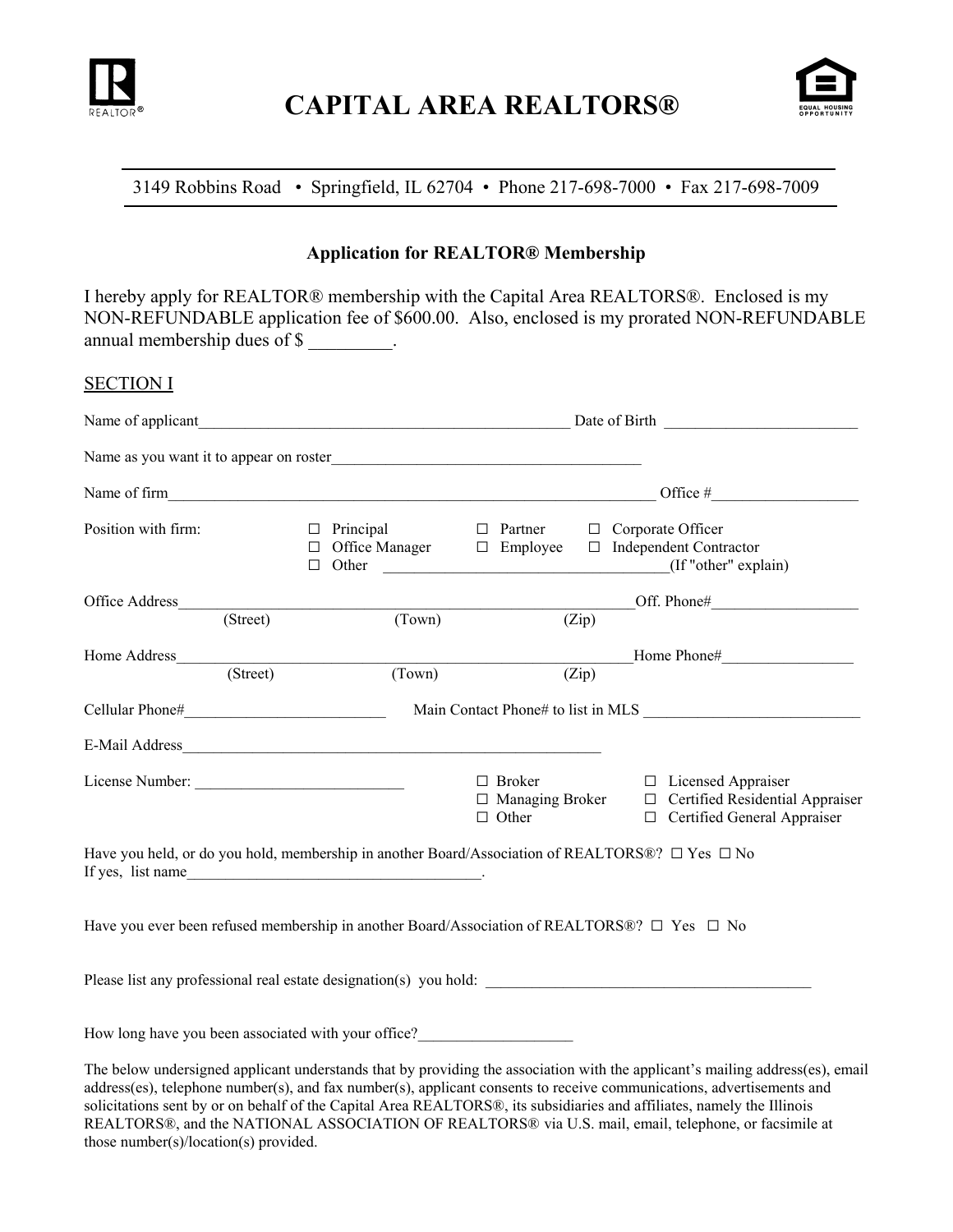*Capital Area REALTORS® Application for REALTOR® Membership Page 2*

In the event my application is approved, I agree to complete the orientation course of the Capital Area REALTORS® and to thoroughly familiarize myself with the Code of Ethics of the National Association of REALTORS®, including the duty to arbitrate business disputes in accordance with the Code of Ethics and Arbitration Manual of the Association and the Constitutions, Bylaws and Rules and Regulations of the Capital Area REALTORS®, the Illinois Association of REALTORS®, and the National Association of REALTORS®, and I further agree to complete satisfactorily a reasonable and nondiscriminatory written examination covering such Code, Constitutions, Bylaws, Rules and Regulations, and duty to arbitrate. I further agree that my act of paying dues shall evidence my initial and continuing commitment to abide by the aforementioned Code of Ethics, Constitutions, Bylaws, and Rules and Regulations and duty to arbitrate all, as from time to time amended. Finally, I consent that and authorize the Association, through its membership committee or otherwise to invite and receive information and comment about me from any member or other person, and I agree that any information and comment furnished in response to any such invitation shall be conclusively deemed to be privileged and not form the basis of any action by me for slander, libel, or defamation of character.

Note: Applicant acknowledges that if accepted as a Member and he/she subsequently resigns or is expelled from membership in the Association with an ethics complaint or arbitration request pending, the Board of Directors may condition any subsequent membership upon the applicant's verification that he/she will submit to the pending ethics or arbitration proceeding and will abide by the decision of the Hearing Panel; or if applicant resigns or is expelled from membership without having complied with an award in arbitration, the Board of Directors may condition a new membership upon his/her payment of the award, plus any costs that have previously been established as due and payable in relation thereto, provided that the award and such costs have not, in the interim, been otherwise satisfied.

Orientation Policy. The orientation course is a one and a half-day session held once every quarter (typically in January, April, July and October). You must successfully complete this course or you will NOT qualify for REALTOR® membership. It is the applicant's responsibility to inquire about the dates and times of orientation. Completion of the orientation course must take place within the first two scheduled orientation programs offered after your application has been approved by the Board of Directors. Individuals failing to complete the orientation course within the required time-frame will be dropped from membership. To rejoin at a later date you would be required to submit a newly completed application and payment of all applicable dues and fees.

I certify that in signing this application all information provided is true and correct and I authorize the Association through its representatives to make such investigation as may be considered necessary to verify the statements herein made by me. I further grant my permission for the Association to obtain a credit report prior to my appointment to membership and this shall not form the basis of any action by me for liable, slander or defamation of character. I agree to pay the established fees as are due and payable, due on or before December 1 of each year, as long as I remain a member of this Association.

I understand the orientation requirement and agree to attend one of the next two orientation programs offered which may include successful completion of a non-discriminatory written examination as a prerequisite to my acceptance to membership.

Dated: \_\_\_\_\_\_\_\_\_\_\_\_\_\_\_\_\_\_, 20 \_\_\_\_\_ Signed: \_\_\_\_\_\_\_\_\_\_\_\_\_\_\_\_\_\_\_\_\_\_\_\_\_\_\_\_\_\_\_\_\_\_\_\_\_\_\_\_\_\_\_\_\_\_\_

(Applicant)

*Only applicants for REALTOR® membership who are principals, partners, corporate officers, or individuals in positions of management control on behalf of individuals who are not physically present and engaged in the real estate profession in connection with the firm's office located within the jurisdiction of the Association (e.g., branch office managers) must complete Section II.* [ALL OTHER APPLICANTS SHOULD PROCEED TO SECTION III]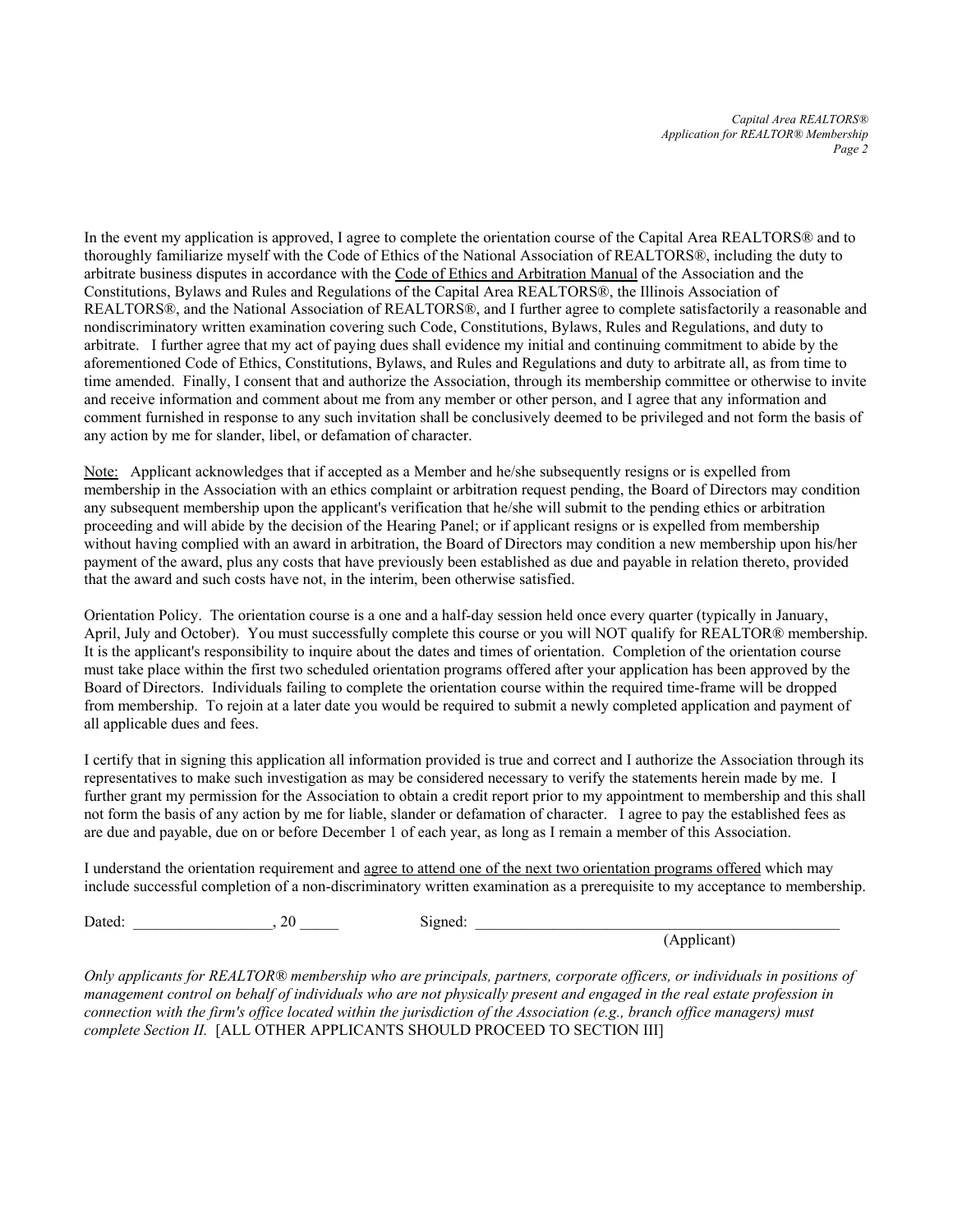*Capital Area REALTORS® Application for REALTOR® Membership Page 3*

#### SECTION II

State the names and titles of all other principals, partners, or corporate officers of your firm.

| (Name) | (Title) |
|--------|---------|
|        |         |
| (Name) | (Title) |
|        |         |
| (Name) | (Title) |

Is the Office Address, as stated in Section I, your principal place of business?  $\Box$  Yes  $\Box$  No

List the name and addresses of all branch offices or other real estate firms in which you are a principal, partner or corporate officer:

| (Name) | (Address) |
|--------|-----------|
| (Name) | (Address) |
| (Name) | (Address) |

Name of institution(s) in which you maintain your escrow or trustee account (if held by a third party please indicate):

 $\mathcal{L}_\mathcal{L} = \{ \mathcal{L}_\mathcal{L} = \{ \mathcal{L}_\mathcal{L} = \{ \mathcal{L}_\mathcal{L} = \{ \mathcal{L}_\mathcal{L} = \{ \mathcal{L}_\mathcal{L} = \{ \mathcal{L}_\mathcal{L} = \{ \mathcal{L}_\mathcal{L} = \{ \mathcal{L}_\mathcal{L} = \{ \mathcal{L}_\mathcal{L} = \{ \mathcal{L}_\mathcal{L} = \{ \mathcal{L}_\mathcal{L} = \{ \mathcal{L}_\mathcal{L} = \{ \mathcal{L}_\mathcal{L} = \{ \mathcal{L}_\mathcal{$ 

Are you or is any real estate firm in which you are a sole proprietor, general partner or corporate officer involved in any pending bankruptcy or insolvency proceedings or have you or any real estate firm in which you are a sole proprietor, general partner or corporate officer been adjudged bankrupt in the past three (3) years? (If yes, on a separate attachment please specify the place(s) and date(s) of such action, and detail the circumstances relating thereto).  $\Box$  Yes  $\Box$  No

NOTE: If the answer to the previous question is yes applicant acknowledges that the Association may require as a condition of membership that the bankrupt applicant pay cash in advance for Association MLS fees for up to one (1) year from the date that membership is approved or from the date that the applicant is discharged from bankruptcy (whichever is later) or, in the event that bankruptcy proceedings are initiated subsequent to obtaining membership in the Association, that the member may be placed on a "cash basis" from the date that bankruptcy is initiated until one (1) year from the date that the member has been discharged from bankruptcy.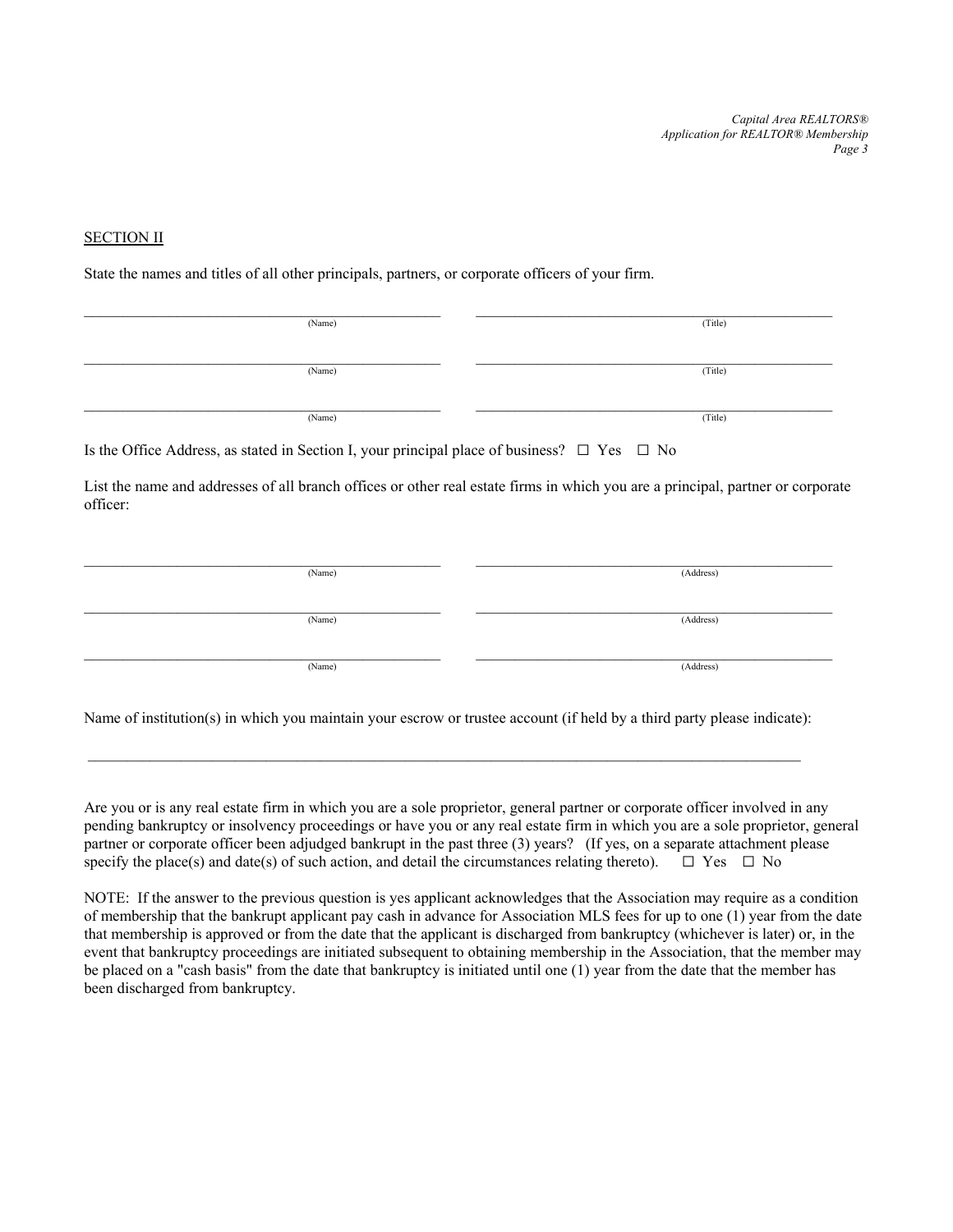*Capital Area REALTORS® Application for REALTOR® Membership Page 4*

#### **SECTION III**

I hereby certify that the foregoing information furnished by me is true and correct, and I agree that failure to provide complete and accurate information as requested, or any misstatement of fact, may be grounds for revocation of my membership if granted.

 $Dated:$   $20$   $Signed:$ 

(Applicant)

I hereby certify that named applicant for membership is an employee or independent contractor actively engaged in real estate within my office and I recommend that the Association elect said applicant to membership.

Dated:  $20 \qquad \qquad$  Signed

(MANAGING BROKER)

### **2022 Orientation Dates (Tentative):**

February 24 (1:00-5:00 pm) & 25 (8:30 am - 5:00 pm) July 20 (1:00-5:00 pm) & 21 (8:30 am - 5:00 pm) October 19 (1:00-5:00 pm) & 20 (8:30 am - 5:00 pm)